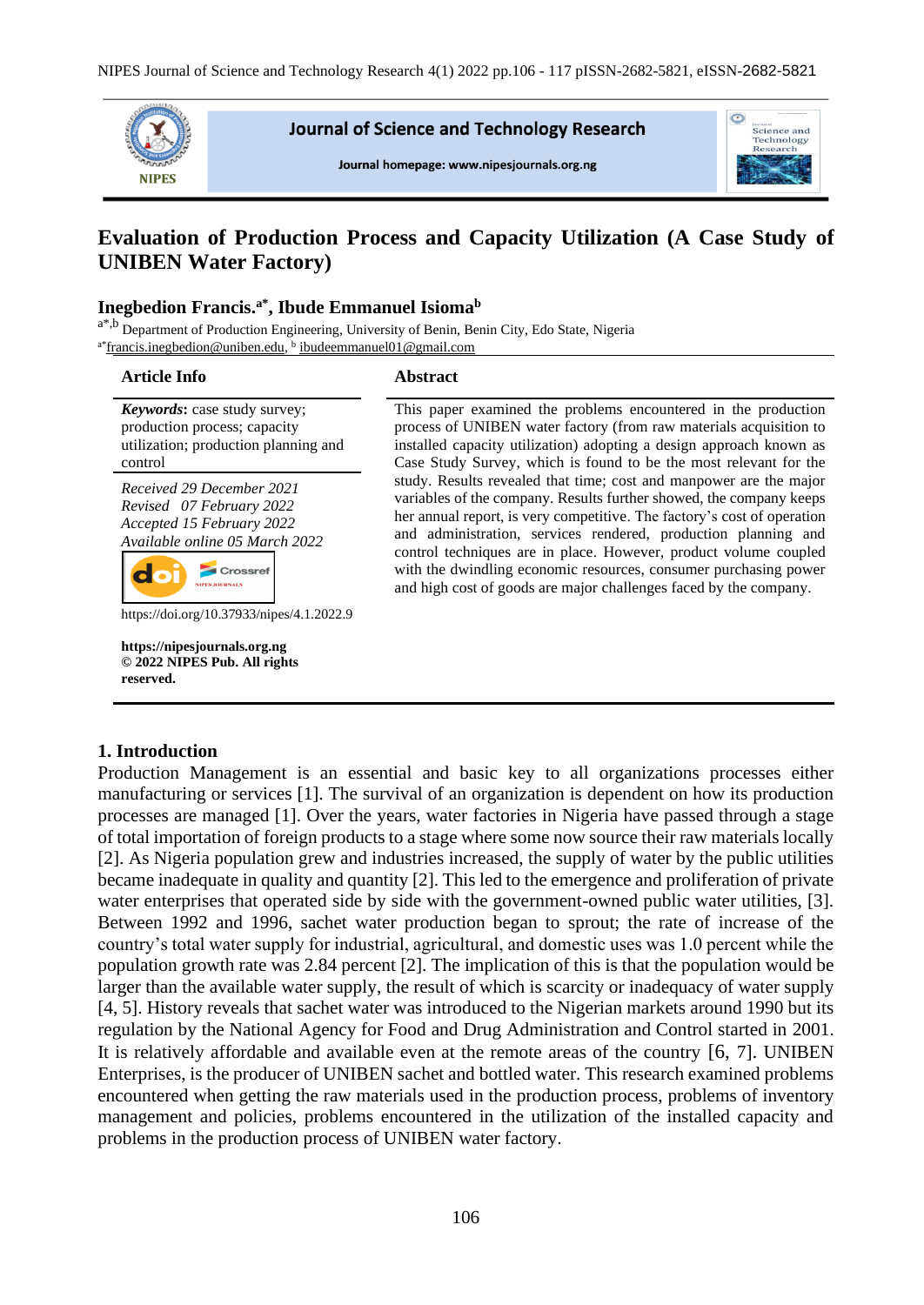# **2. Methodology**

This study is centered on the evaluation of production process and capacity utilization while adopting a design known as the Case Study Survey which is found out to be the most relevant and appropriate for this research work. A case study is a research approach that is used to generate an in-depth, multi-faceted understanding of a complex issue in its real life context [8]. Case Study Survey research is a research design in which a Survey is administered to a case, either a small sample or an entire population of individuals, to describe an aspect or characteristics of that population [9]. The case survey method presents a powerful approach for identifying and statistically testing patterns across case studies [10, 11].

# **2.1 Research Design**

The researchers adopted a design known as Case Study Survey. Case Study Survey research is a research design in which a Survey is administered to a case, either a small sample or an entire population of individuals, to describe an aspect or characteristics of that population [11].

# **2.2 Method of Data Collection**

This research was conducted in University of Benin, Ekehuan Road Campus, Benin-City, Edo State, Nigeria. The population of the Water Factory where this survey was conducted is around 70 persons.

The methods for data collection are personal interview, questionnaires and field visit. The researchers interviewed the production manager, administrative manager and the research and planning manager of the water factory. 70 questionnaires were administered to respondents who are workers of the water factory. Questionnaire used in this research is the 4-point Likert type scale questionnaire.

# **2.5 Method of Data Analysis**

Data analysis was presented in both numbers and percentages. Discussions of the observations from the data were presented and results tabulated.

Hypothesis testing was carried out in three (3) steps:

STEP 1: Equation (1) was used to testing the null and alternative hypothesis

$$
X^2 = \sum \frac{(E - O_n)^2}{E} \tag{1}
$$

STEP 2: Equation (2) was used to obtain the degree of freedom as  $(k - 1)$ 

$$
DF = k - 1 = 4 - 1 = 3 \tag{2}
$$

STEP 3: we determined and compared the calculated critical value to the critical value from standard table using Table 1.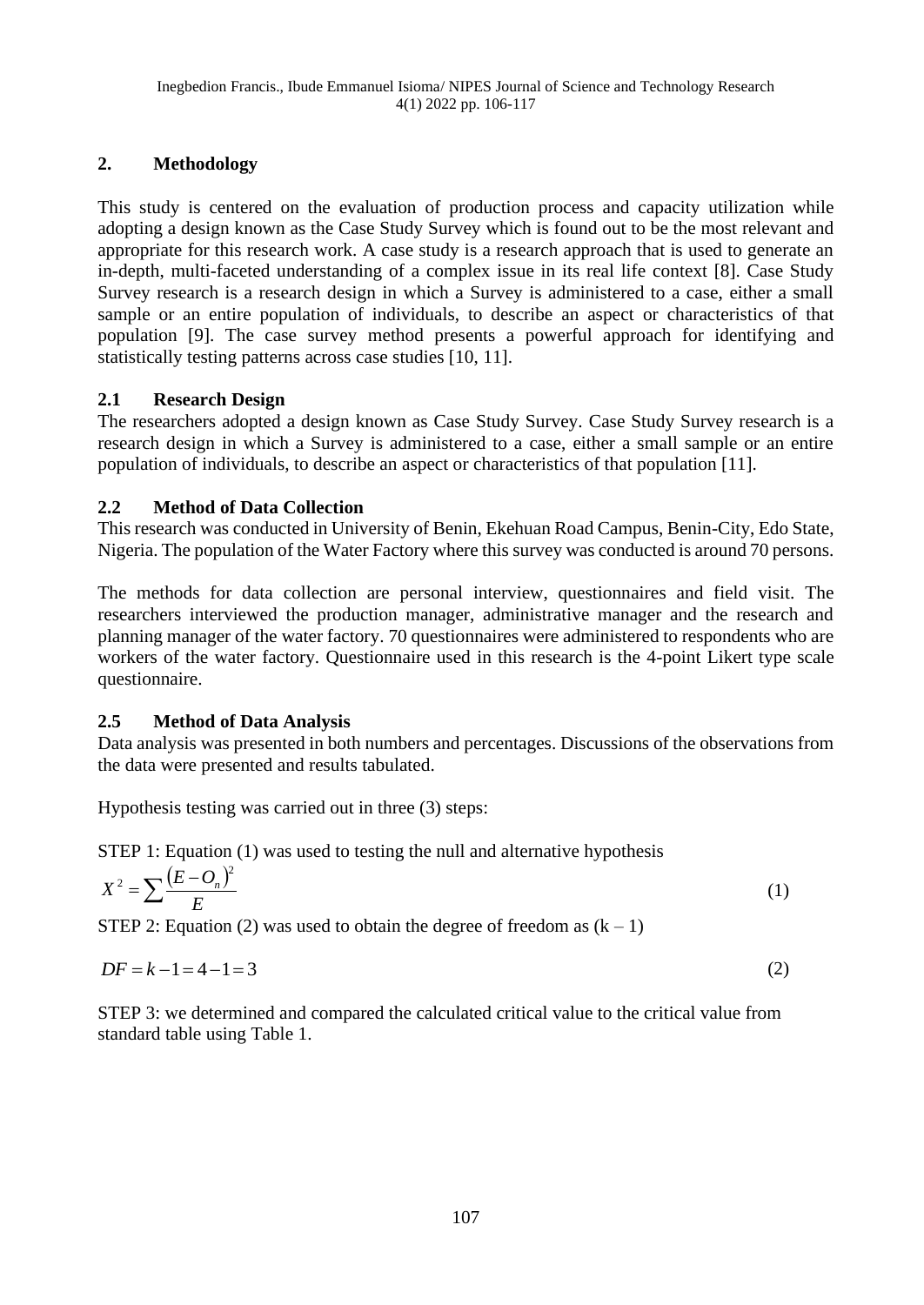Inegbedion Francis., Ibude Emmanuel Isioma/ NIPES Journal of Science and Technology Research 4(1) 2022 pp. 106-117

|                | Critical values of the Chi-square distribution<br>with d degrees of freedom |                                             |        |    |        |        |        |
|----------------|-----------------------------------------------------------------------------|---------------------------------------------|--------|----|--------|--------|--------|
|                |                                                                             | Probability of exceeding the critical value |        |    |        |        |        |
| đ              | 0.05                                                                        | 0.01                                        | 0.001  | đ  | 0.05   | 0.01   | 0.001  |
| $\mathbf{1}$   | 3.841                                                                       | 6.635                                       | 10.828 | 11 | 19.675 | 24.725 | 31.264 |
| $\mathfrak{D}$ | 5.991                                                                       | 9.210                                       | 13.816 | 12 | 21.026 | 26.217 | 32.910 |
| з              | 7.815                                                                       | 11.345                                      | 16.266 | 13 | 22.362 | 27.688 | 34.528 |
| $\overline{4}$ | 9.488                                                                       | 13.277                                      | 18.467 | 14 | 23.685 | 29.141 | 36.123 |
| 5              | 11.070                                                                      | 15.086                                      | 20.515 | 15 | 24.996 | 30.578 | 37.697 |
| 6              | 12.592                                                                      | 16.812                                      | 22.458 | 16 | 26.296 | 32.000 | 39.252 |
| Z              | 14.067                                                                      | 18.475                                      | 24.322 | 17 | 27.587 | 33.409 | 40.790 |
| $\mathcal{S}$  | 15.507                                                                      | 20.090                                      | 26.125 | 18 | 28.869 | 34.805 | 42.312 |
| 9              | 16.919                                                                      | 21.666                                      | 27.877 | 19 | 30.144 | 36.191 | 43.820 |
| 10             | 18.307                                                                      | 23.209                                      | 29.588 | 20 | 31.410 | 37.566 | 45.315 |

Table 1: Standard critical values given degree of freedom and sample size

**INTRODUCTION TO POPULATION GENETICS, Table D.1**<br>© 2013 Sinauer Associates, Inc.

### **3. Results and Discussion**

| <b>Responses</b> | No. of      | Percentage $(\% )$ |
|------------------|-------------|--------------------|
|                  | respondents |                    |
| Time             |             | 8.33               |
| Cost             |             | 10                 |
| Manpower         |             | 8.33               |
| All of the above | 14          | 73.33              |
| Total            |             | 100                |

**TABLE 2:** Major variables of the water factory

Table 2 presents responses for major variables of the water factory. From Table 2, 8.33% agreed that time was the major variables of the company, while 73.33% agreed that time, cost and manpower are the major variables of the company. The implication is that the water factory should be conscious of the time of production, cost of materials before production and manpower needed for production.

|                 | <b>TABLE 3: Company's</b><br>annual report |                | <b>TABLE 4: Management</b><br>of materials and stock<br>since the company was<br>established? |           | <b>TABLE 5: Product</b><br>volume versus market<br>situation? |           |
|-----------------|--------------------------------------------|----------------|-----------------------------------------------------------------------------------------------|-----------|---------------------------------------------------------------|-----------|
| <b>Response</b> | No. of                                     | Percentag      | No. of                                                                                        | Percentag | No. of                                                        | Percentag |
| s               | respondent                                 | $e($ %)        | respondent                                                                                    | e(%)      | respondent                                                    | e(%)      |
|                 | S                                          |                | S                                                                                             |           | S                                                             |           |
| Agree           | 45                                         | 75             | 39                                                                                            | 65        | 40                                                            | 75        |
| Strongly        | 13                                         | 21.66          | 11                                                                                            | 18.33     | 5                                                             | 8.33      |
| Agree           |                                            |                |                                                                                               |           |                                                               |           |
| Disagree        | $\overline{2}$                             | 3.34           | 5                                                                                             | 8.33      | 10                                                            | 16.66     |
| Strongly        | $\overline{0}$                             | $\overline{0}$ | 5                                                                                             | 8.33      | 5                                                             | 8.33      |
| Disagree        |                                            |                |                                                                                               |           |                                                               |           |
| Total           | 60                                         | 100            | 60                                                                                            | 100       | 60                                                            | 100       |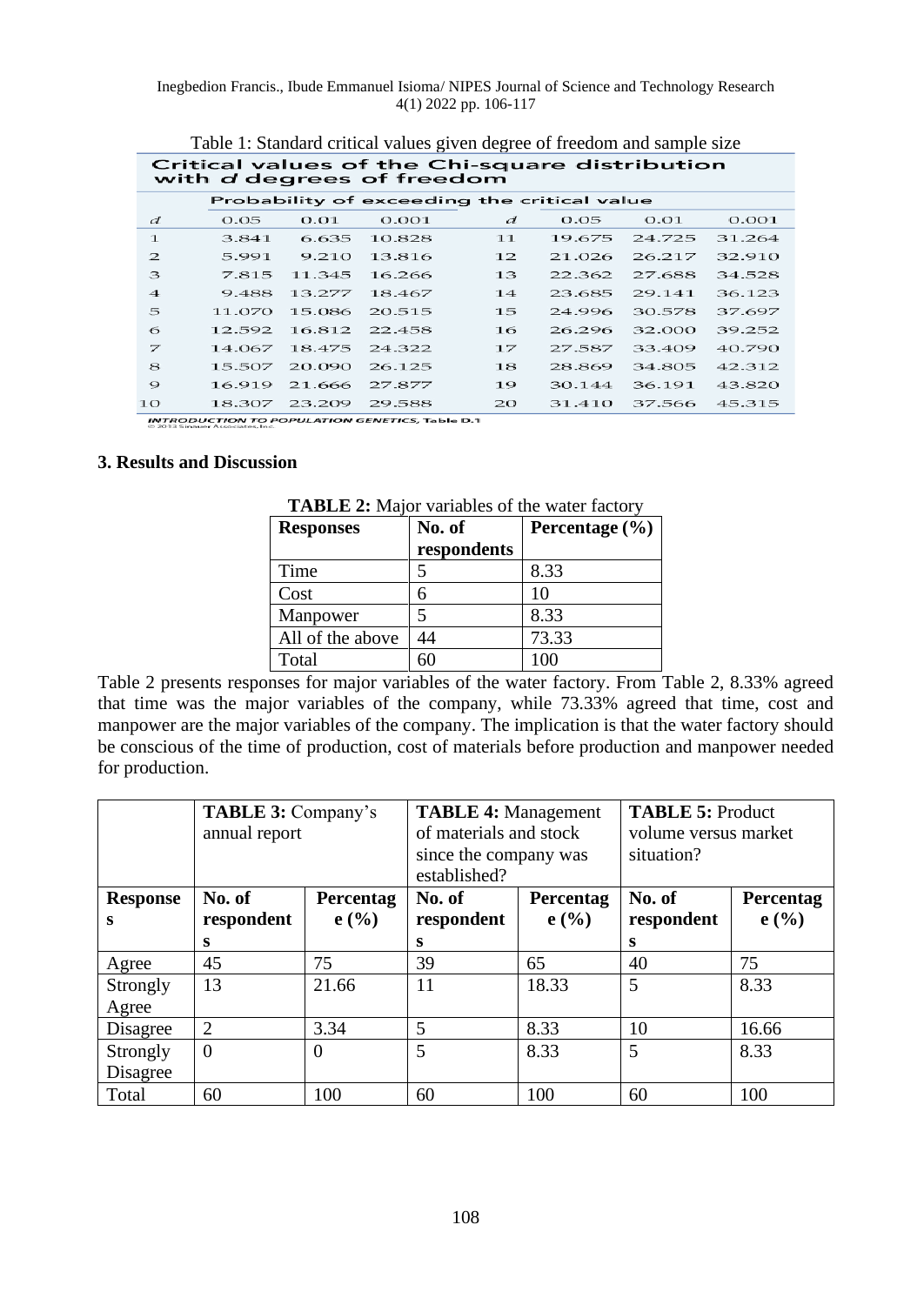Table 3 presents responses for company's annual report. Reponses from Table 3 shows that 75% agreed that the company has annual report 3.34% disagreed that the company has annual report. This shows that the company has yearly annual report

From Table 4, 65% agreed that there is better management of materials and stock, and 8.33% disagreed that there is better management of materials and stock. It can be said that there is better management of materials and stock since the inception of the water factory.

From the Table 5, it was observed that 75% agreed and 16.66% disagreed that there is no product volume in the market situation. The implication is that product volume in market situation is well managed.

| <b>Responses</b> | <b>of</b><br>No. | Percentage |
|------------------|------------------|------------|
|                  | respondents      | (%)        |
| Very             | 35               | 58.33      |
| competitive      |                  |            |
| Competitive      | 10               | 16.66      |
| Not very         | 10               | 16.66      |
| competitive      |                  |            |
| <b>Not</b>       | 5                | 8.35       |
| competitive      |                  |            |
| Total            | 60               | 100        |

**TABLE 6:** the competitive situation in your company

In determining how the company compares its competiveness to other companies Table 6 showed that, 58.33% agreed that the company is very competitive, while 16.66% agreed that the company is not very competitive. It could be opined that the company is competitive.

| <b>Responses</b> | No.<br>of   | Percentage |
|------------------|-------------|------------|
|                  | respondents | (%)        |
| Procurement is   | 23          | 38.33      |
| centralized      |             |            |
| Procurement is   | 11          | 18.33      |
| not centralized  |             |            |
| Distribution is  | 20          | 33.33      |
| centralized      |             |            |
| Distribution is  | 6           | 10.01      |
| not centralized  |             |            |
| Total            |             |            |

**TABLE 7:** Raw materials procurement and distribution

In Table 7, a total of 71.66% agreed that raw materials procurement and distribution was centralized and a total of 28.34% agreed otherwise. More than 70% of the respondents agreed that the raw materials were procured and distributed effectively in their respective departments.

**TABLE 8:** Effect of reducing the cost of operations and administration on the general efficiency of the services provided?

| <b>Responses</b> | No. of<br>respondents | Percentage $(\% )$ |
|------------------|-----------------------|--------------------|
| Very high        | 34                    | 56.66              |
| Very low         |                       | 18.33              |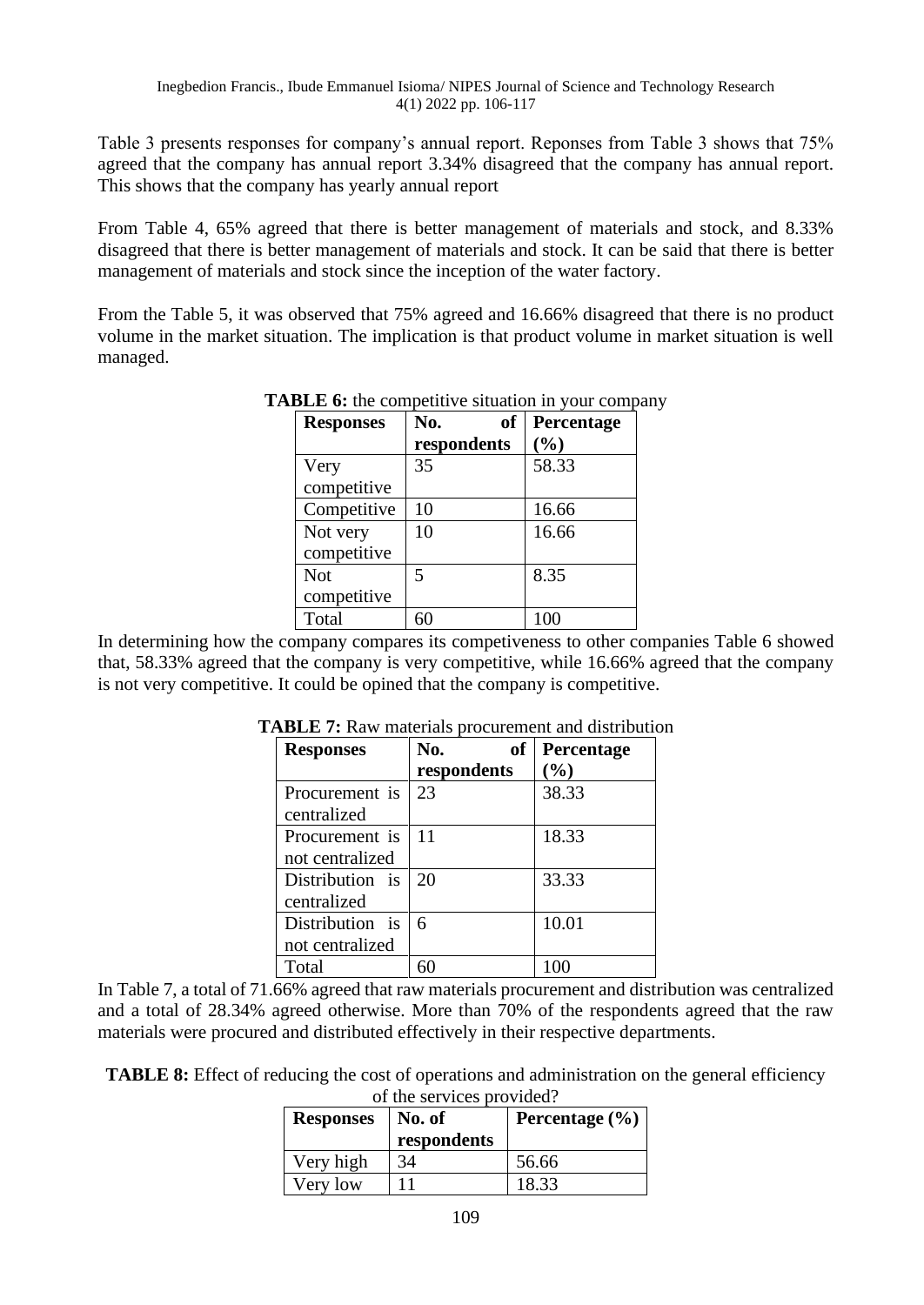Inegbedion Francis., Ibude Emmanuel Isioma/ NIPES Journal of Science and Technology Research 4(1) 2022 pp. 106-117

| High  |    | ⊥J    |
|-------|----|-------|
| Low   |    | 10.01 |
| Total | 60 | 100   |

In Table 8, it was observed that 56.66% agreed that high materials cost has reduced the cost of operations and administration. The implication could be that more respondents agreed that materialization has made capacity utilization more generally effective in the services of their respective departments.

| <b>Responses</b>    | <b>of</b><br>No.<br>respondents | Percentage<br>(%) |
|---------------------|---------------------------------|-------------------|
| Weekly<br>appraisal | 11                              | 18.33             |
| Forecasting         |                                 | 11.66             |
| Monitoring          | 2                               | 3.33              |
| All of the<br>above | 40                              | 66.66             |
| Total               |                                 | 100               |

**TABLE 9:** Production Planning and Control in the Water Factory

In Table 9, 18.33% agreed that production planning and control is weekly appraised, 11.66% agreed that they are forecasting, 3.33% said monitoring and 66.66% agreed that production planning and control takes place thereby improving productivity in the company.

| <b>Responses</b> | No.<br><b>of</b> | Percentage |
|------------------|------------------|------------|
|                  | respondents      | (%)        |
| Product          | 10               | 16.66      |
| production       |                  |            |
| Storage          | 5                | 8.33       |
| Packing          | 5                | 8.33       |
| All<br>of<br>the | 40               | 66.66      |
| above            |                  |            |
|                  |                  |            |

**TABLE 10:** Production Process of the Water Factory

From Table 10, 66.66% agreed that they accepted all the steps in the production process. This shows the important of production process in the Water Factory has improved productivity.

| <b>Responses</b>                  | No. of respondents | Percentage $(\% )$ |
|-----------------------------------|--------------------|--------------------|
| Direct suspension by various   15 |                    | 25                 |
| departmental managers             |                    |                    |
| Line Bosses                       |                    |                    |
| <b>Factory managers</b>           |                    | 3.33               |

**TABLE 11:** Receipts and inspection procedure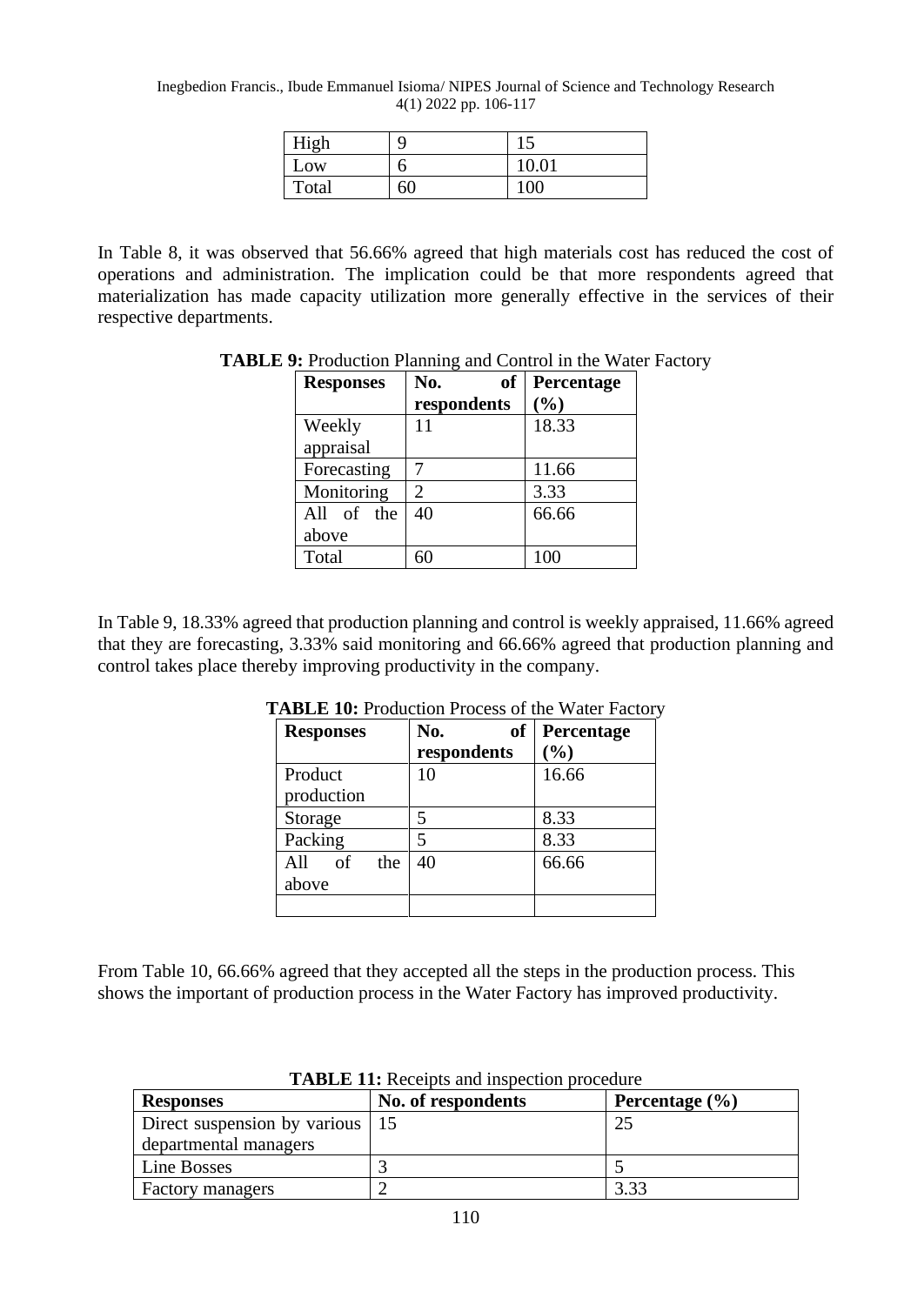#### Inegbedion Francis., Ibude Emmanuel Isioma/ NIPES Journal of Science and Technology Research 4(1) 2022 pp. 106-117

| - -<br>above<br>ΟÌ<br>the<br>All | 40 | $\epsilon$<br>00.00 |
|----------------------------------|----|---------------------|
| $\mathbf{r}$<br>`otal            | 60 | 100                 |

66.66% of respondents from Table 11 agreed that receipts and inspection procedure are followed in the water factory.

| <b>Responses</b>   | No.<br>of   | Percentage |
|--------------------|-------------|------------|
|                    | respondents | (%)        |
| Dwindling national | 9           | 15         |
| economic stability |             |            |
| Competition        | 5           | 8.33       |
| Consumer           | 2           | 3.33       |
| purchasing power   |             |            |
| All of the above   | 44          | 73.34      |
| Total              |             |            |

#### **TABLE 12:** Problems faced by the company

Table 12 shows that 15% agreed that dwindling national economic stability are the problems faced by the company, 8.33% said competition are the problems faced by the company, 3.33% said consumer purchasing power are the problems faced in the company, 73.4% said all the problems mentioned in Table 12 are faced by the company.

| TABLE 13: Source of raw materials used in the production processes |  |  |  |
|--------------------------------------------------------------------|--|--|--|
|--------------------------------------------------------------------|--|--|--|

| <b>Responses</b> | of<br>No.   | Percentage |
|------------------|-------------|------------|
|                  | respondents | (%)        |
| Locally          | 18          | 30         |
| Imported         | 18          | 30         |
| <b>Both</b>      | 24          | 40         |
| No idea          |             |            |
| Total            |             | 100        |

Table 13 shows that 30% agreed that raw materials are locally sourced, 30% agreed that raw materials are imported, 40% agreed that raw materials are both locally sourced and imported for the production processes.

# **3.1 Hypothesis Testing**

# **3.1.1 Testing the Null and the Alternative Hypothesis**

### **Hypothesis One**

Ho:- The company's process planning and design does not take place by the advice of its technical partners.

Hi:- The company's process planning and design takes place by the advice of its technical partner.

**Question 1:** Does the company's process planning and design takes place by the advice of its technical partners?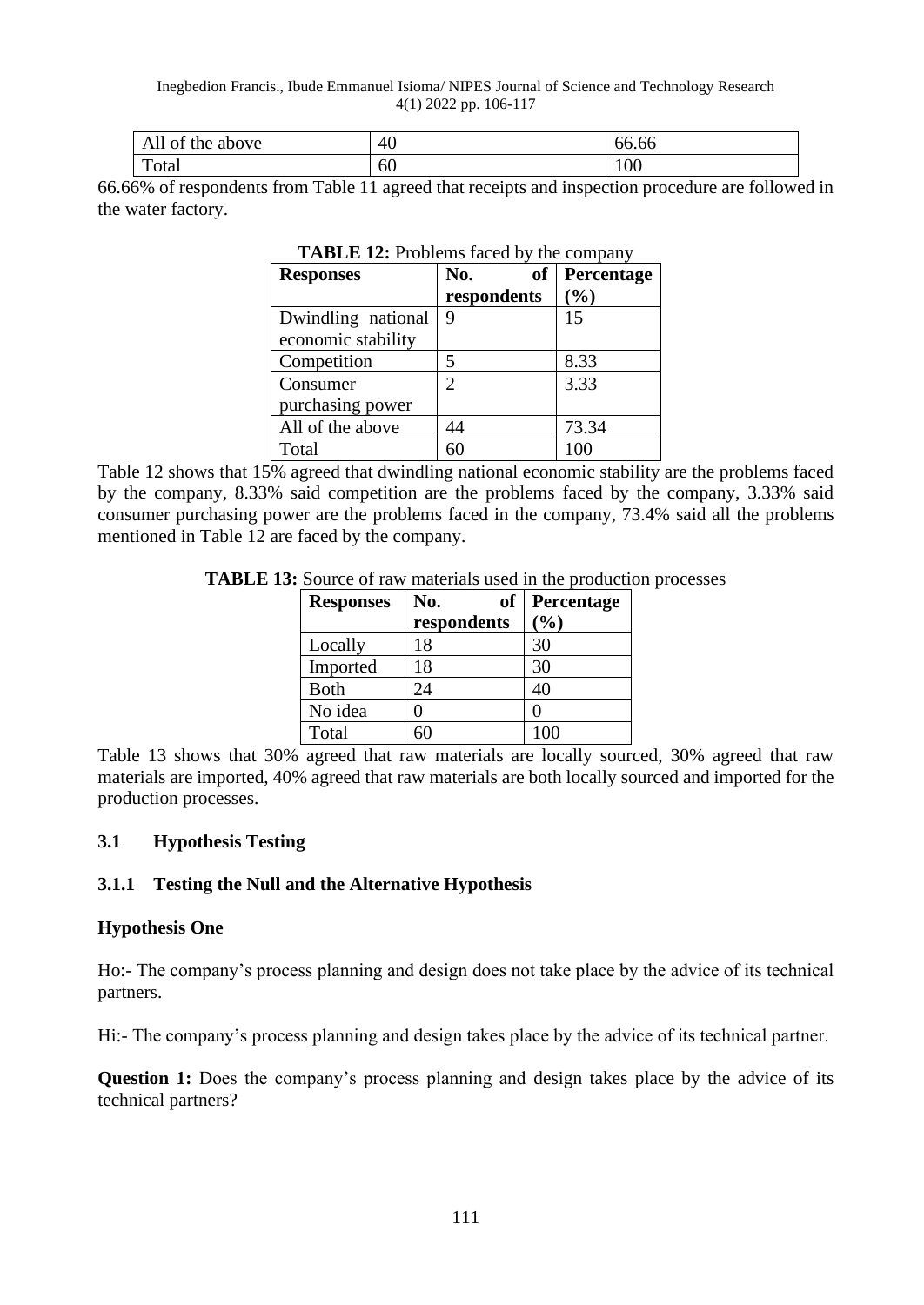Inegbedion Francis., Ibude Emmanuel Isioma/ NIPES Journal of Science and Technology Research 4(1) 2022 pp. 106-117



**TABLE 14:** Response from question 1

Figure 1. Reference plot for question 1 showing responses verse number of respondents

Table 14 shows that 65% agreed that the company's process planning and design takes place by the advice of its technical partners, and 16.66% disagrees that the company's process planning and design takes place by the advice of its technical partners. The implication of this is that on a larger percentage the company's process planning and design takes place by the advice of its technical partners. Table 14 shows that there is a stronger correlation between company's process planning and design and its technical partners as results showed that over 70% of respondents agreed to this fact. These findings agreed with the works of [11] [12]

### **The Test Statistics**

The degree of freedom is 3 as obtained from Equation (2)

The critical value from standard table of  $X^2 = 7.8200$  (Table 1)

From Equation (1),  $X^2$  is given as

$$
X^{2} = \frac{(60 - 39)^{2}}{(60)^{2}} + \frac{(60 - 6)^{2}}{(60)^{2}} + \frac{(60 - 10)^{2}}{(60)^{2}} + \frac{(60 - 5)^{2}}{(60)^{2}} = 2.4671
$$
 (3)

Since the calculated value ( $X^2 = 2.4671$ ) is lesser than the standard critical (Table 1) value ( $X^2 =$ 7.8200), we reject the null hypothesis and accept the alternative hypothesis. So we conclude that the company's process planning and design takes places by the advice of its technical partner.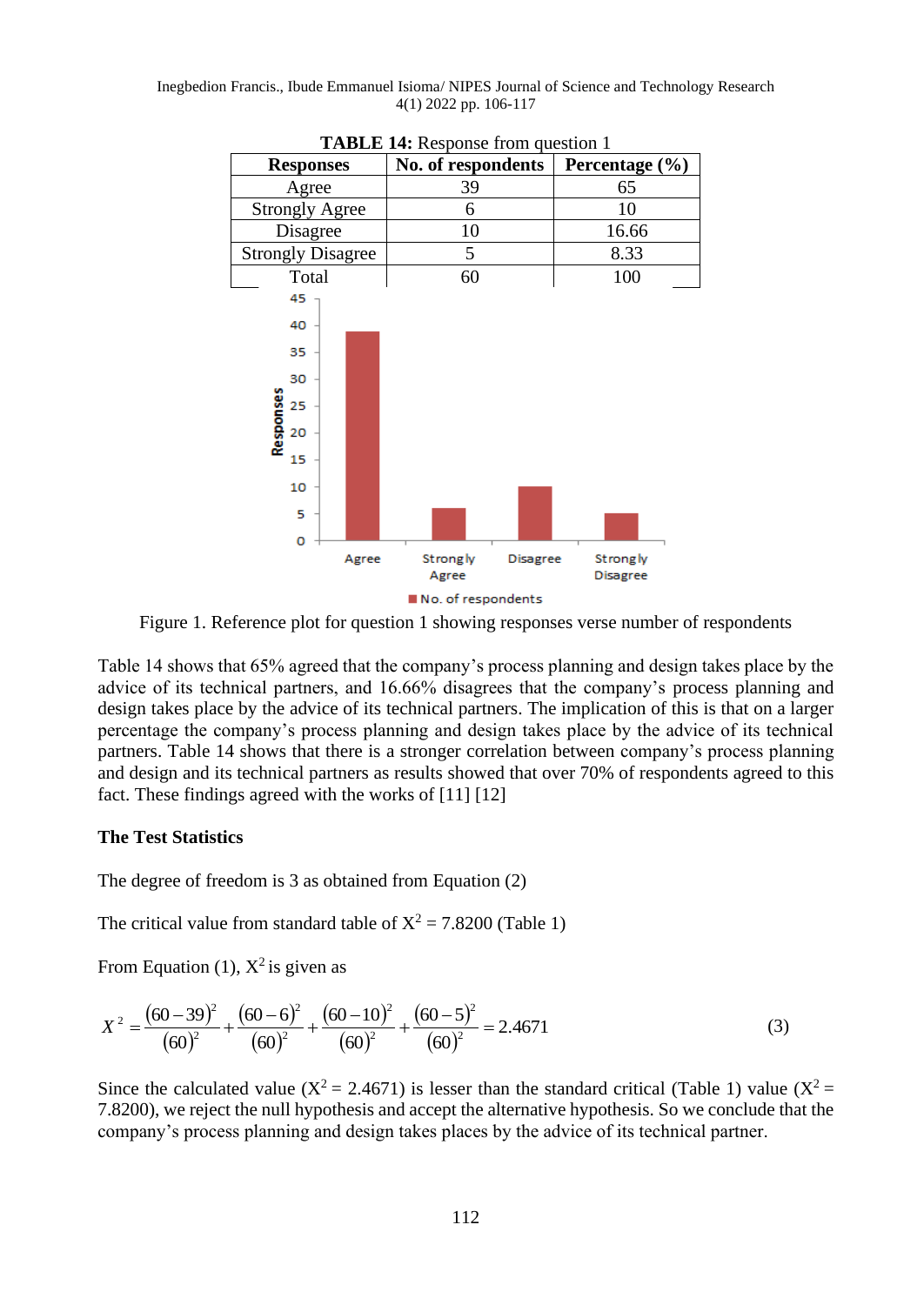# **Hypothesis Two**

- $H_0$ : The level of product/services quality is not high.
- $H_1$ : The level of product/services quality is high

**Question 2:** Do you think that the level of products or services quality is high?



**TABLE 15:** Level of products/services quality

Figure 2. Reference plot for question 2 showing responses verse number of respondents

Table 15 shows that 66.66% agreed that the company's level of products/service quality is high, and 10% disagrees that the company's products/services quality is high. The implication of this is that on a larger percentage the level of the company's products/services quality is good. These findings agreed with the works of [11] [12].

# **The Test Statistics**

The degree of freedom is 3 as obtained from Equation (2)

The critical value from standard table of  $X^2 = 7.8200$  (Table 1)

From Equation (1),  $X^2$  is given as

$$
X^{2} = \frac{(60 - 40)^{2}}{(60)^{2}} + \frac{(60 - 13)^{2}}{(60)^{2}} + \frac{(60 - 6)^{2}}{(60)^{2}} + \frac{(60 - 1)^{2}}{(60)^{2}} = 2.5016
$$
 (4)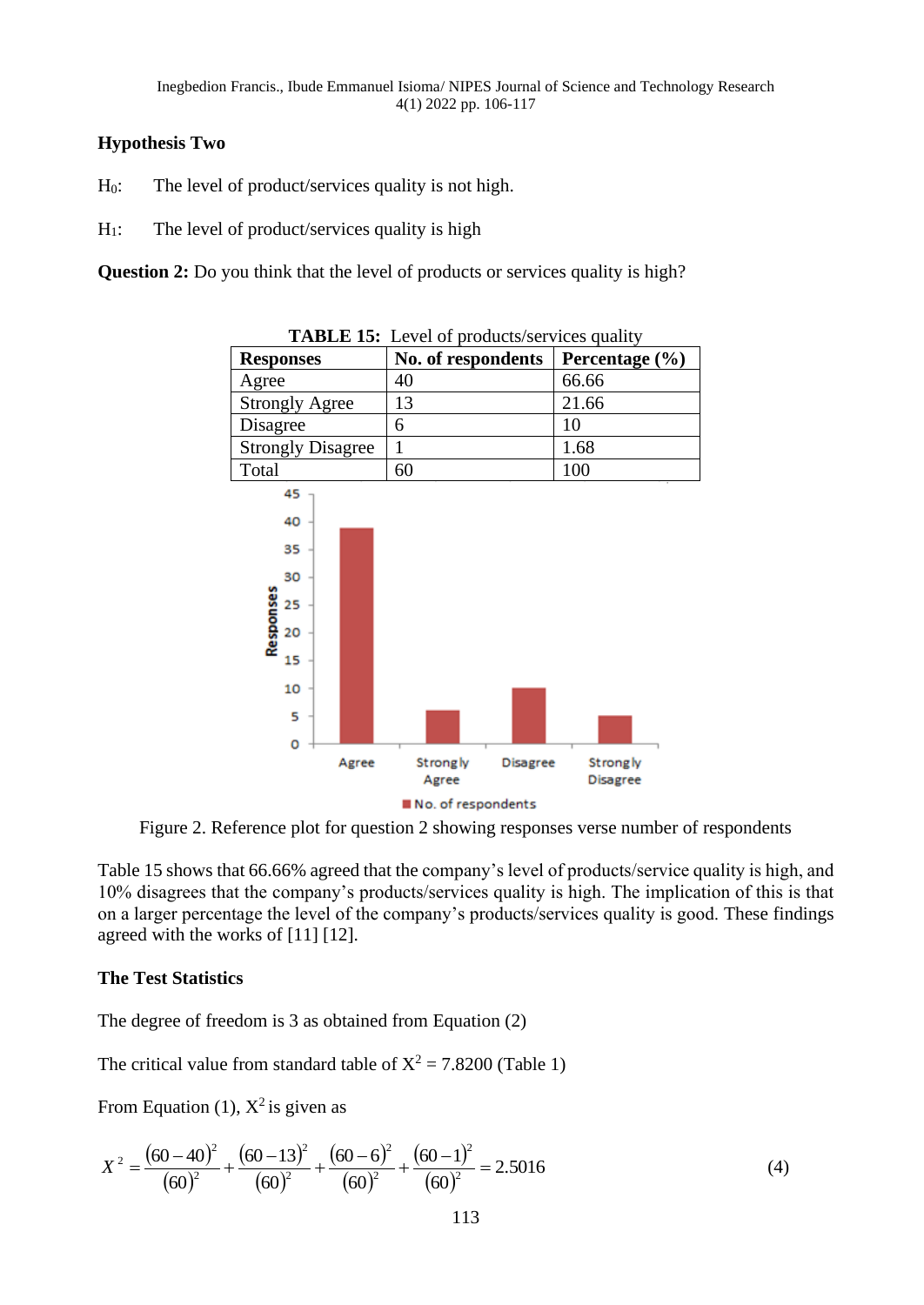Since the calculated value ( $X^2 = 2.5016$ ) is lesser than the standard critical (Table 1) value ( $X^2 =$ 7.8200), we reject the null hypothesis and accept the alternative hypothesis. So we conclude that the company's level of product/services is high.

# **Hypothesis Three**

- H0: The Company does not manage their inventory
- H1: The Company manages their inventory

**Question 3:** Does the Company manage their inventory?



**TABLE 16:** Company management of inventory

Figure 3. Reference plot for question 3 showing responses verse number of respondents

Table 16 shows that 61.66% agreed that the company manages inventory, and 5% disagreed that the company manages inventory. The implication of this is that to a great extent the company management of her inventory is good.

# **The Test Statistics**

The degree of freedom is 3 as obtained from Equation (2)

The critical value from standard table of  $X^2 = 7.8200$  (Table 1)

From Equation (1),  $X^2$  is given as

$$
X^{2} = \frac{(60 - 37)^{2}}{(60)^{2}} + \frac{(60 - 15)^{2}}{(60)^{2}} + \frac{(60 - 3)^{2}}{(60)^{2}} + \frac{(60 - 5)^{2}}{(60)^{2}} = 2.4521
$$
 (5)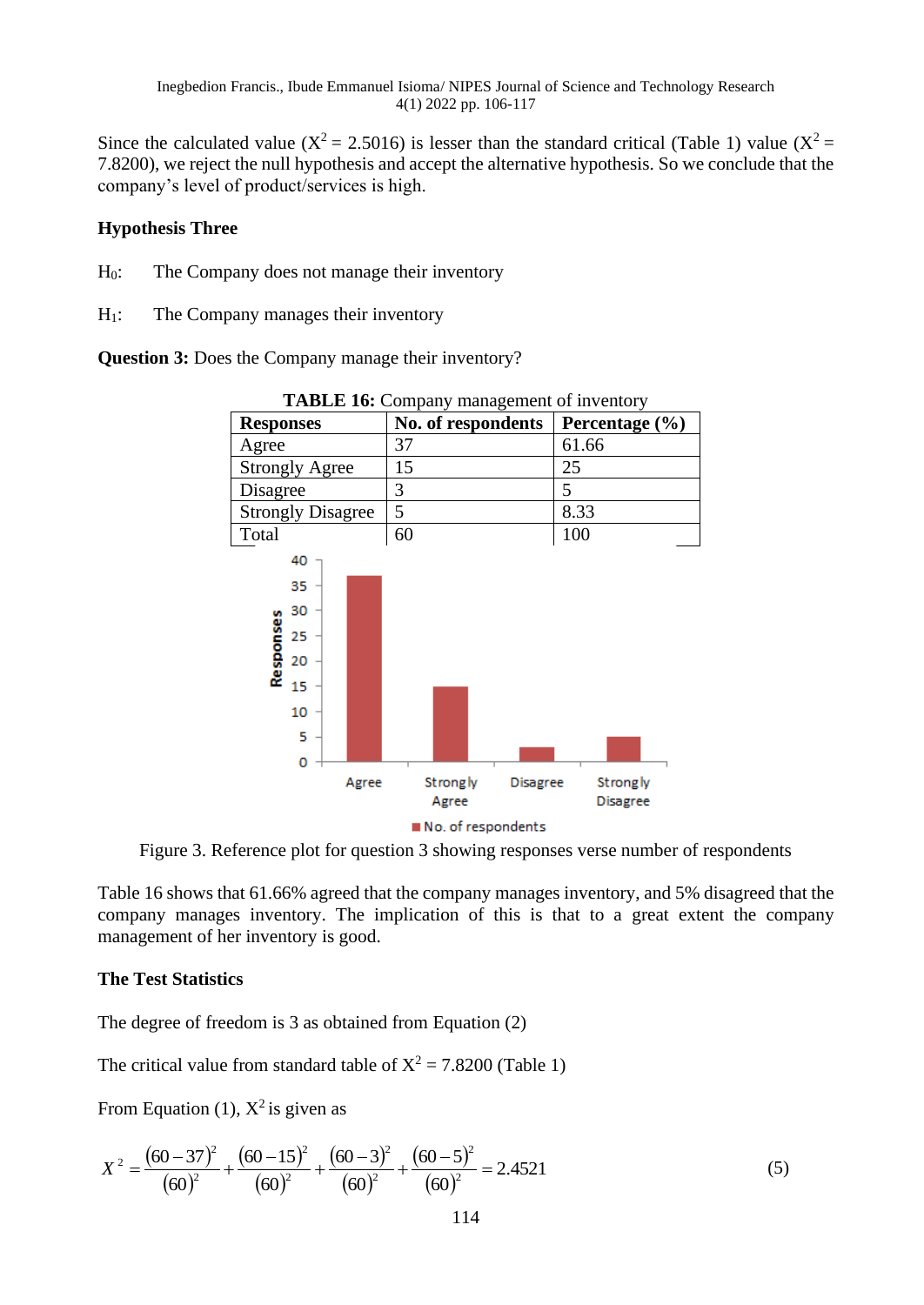Since the calculated value ( $X^2 = 2.4521$ ) is lesser than the standard critical (Table 1) value ( $X^2 =$ 7.8200), we reject the null hypothesis and accept the alternative hypothesis. So, we conclude that the company's level of product/services is high.

# **Hypothesis Four**

- H0: The capacity utilization of production system has not affected the services rendered by your company
- H1: The capacity utilization of production system has affected the services rendered by your company

**Question 4:** Has the capacity utilization of production system affected the services rendered by your company?



**TABLE 17:** Effect of capacity utilization of production system on services rendered<br>Responses <br>No. of respondents Percentage (%)

Figure 4. Reference plot for question 3 showing responses verse number of respondents

Table 17 shows that 50% agrees that capacity utilization of production system have affected the services rendered, and 21.66% disagrees that capacity utilization of production system has affected the services rendered. The implication of this is that capacity utilization of the production system has really affected the services rendered by the company. Table 17 shows that there is a stronger correlation between company's capacity utilization of production system and services rendered as results showed that over 55% of respondents agreed to this fact. These findings agreed with the works of [11] and [12].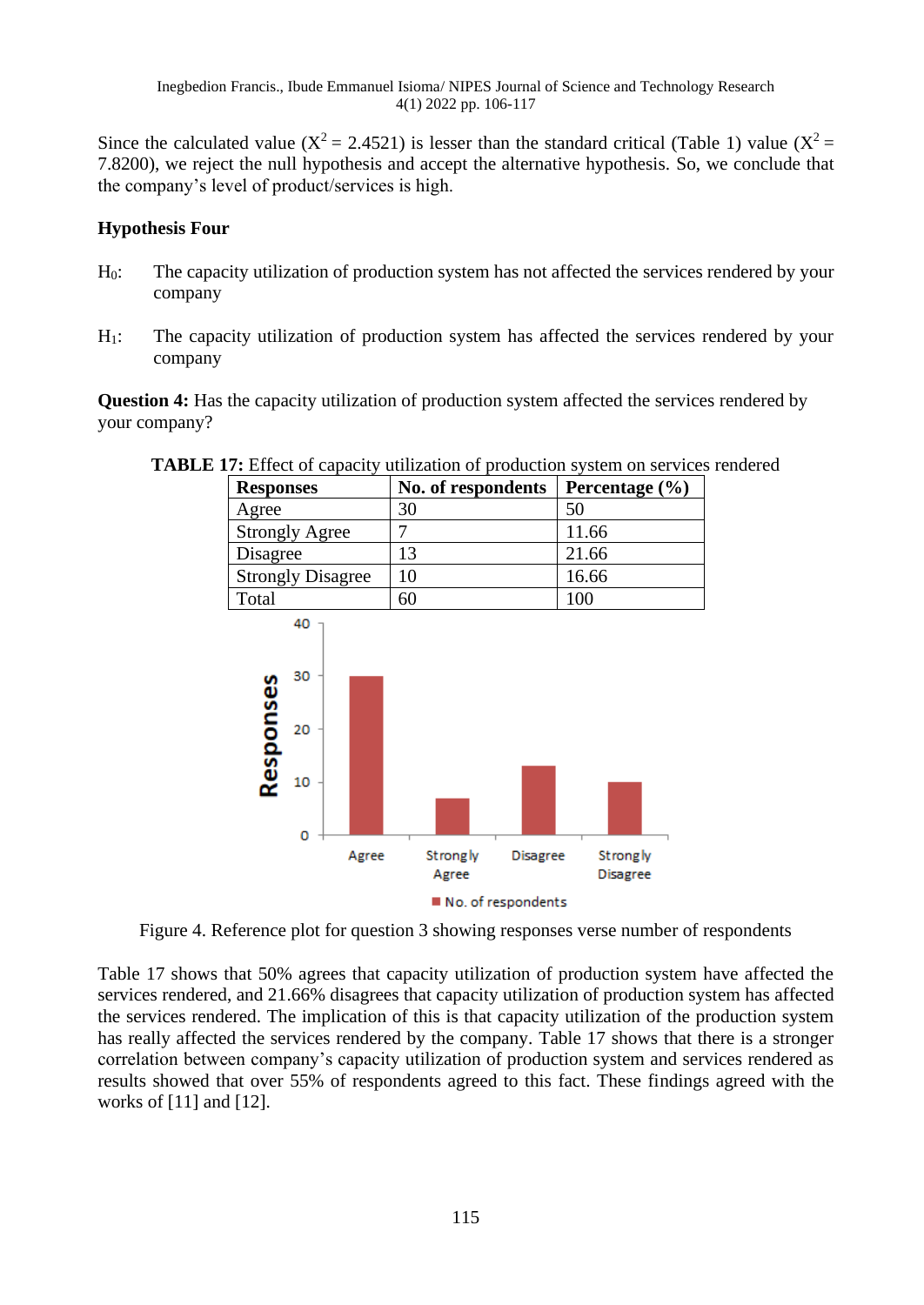# **The Test Statistics**

The degree of freedom is 3 as obtained from Equation (2)

The critical value from standard table of  $X^2 = 7.8200$  (Table 1)

From Equation (1),  $X^2$  is given as

$$
X^{2} = \frac{(60 - 30)^{2}}{(60)^{2}} + \frac{(60 - 7)^{2}}{(60)^{2}} + \frac{(60 - 13)^{2}}{(60)^{2}} + \frac{(60 - 10)^{2}}{(60)^{2}} = 2.3382
$$
 (6)

Since the calculated value ( $X^2 = 2.3382$ ) is lesser than the standard critical (Table 1) value ( $X^2 =$ 7.8200), we reject the null hypothesis and accept the alternative hypothesis. So we conclude that the company's level of product/services is high.

# **4. Conclusion**

In this work, the production process and capacity utilization of UNIBEN Water Factory has been evaluated using the case study survey. After general analysis, we found out that the installed capacity of the Factory is utilized, the raw materials used in the production process are sourced both foreign and locally, process planning and design takes place by the advice of its technical partners, product and services quality is high, and the Factory copes with the management of its inventories, thereby achieving the objectives of this study.

# **Nomenclature**

| E     | <b>Expected/Total Frequency</b> |
|-------|---------------------------------|
| K     | Number of options               |
| $O_n$ | <b>Observed Frequencies</b>     |

# **References**

- [1] [R.B. Chase,](https://www.google.com.ng/search?tbo=p&tbm=bks&q=inauthor:%22Richard+B.+Chase%22) [N.J. Aquilano,](https://www.google.com.ng/search?tbo=p&tbm=bks&q=inauthor:%22Nicholas+J.+Aquilano%22) F.R. [Jacobs](https://www.google.com.ng/search?tbo=p&tbm=bks&q=inauthor:%22F.+Robert+Jacobs%22) (1998), "Production and Operations Management: Manufacturing and Services", Volume 1. Irwin/McGraw-Hill publishers
- [2] A.C. Dada (2009). "Towards a Successful Packaged Water Regulation in Nigeria"*,* Scientific Research and Essay Vol.4 (9), pp. 921-928
- [3] A.E. Akinlo, (2006). "Macroeconomic Factors and Total Factor Productivity in Sub-Saharan African Countries". International Research Journal of Finance and Economics vol. 1(1), 62-79.
- [4] A.S. Gbadegesin, F.B. Olorunfemi (2007). "Assessment of rural water supply management in selected rural areas of Oyo State", African Technology Policy Studies Working Paper Series 49.
- [5] S.A. Aderibigbe, A.O. Awoyemi, G.K.. Osagbemi, (2008). "Availability, adequacy and quality of water supply in Ilorin Metropolis", Nigeria. European Journal of Scientific Research. 23(4): 528.
- [6] I.C. Omalu, G.C. Eze, I.K. Olayemi, S. Gbesi, L.A. Adeniran, A.V. Ayanwale (2010). "Contamination of sachet water in Nigeria: assessment and health impact". Online of Health and Allied sciences. 2010; 9(4).
- [7] L.V. Adekunle, M.K.C. Sridhar, A.A. Ajayi, P.A. Oluwade, J.F. Olawuyi (2004). "An assessment of the health and social economic implications of sachet water in Ibadan Nigeria: a public health challenge". African Journal of Biomedical Research, 7: 5-8.
- [8] Yin, R.K., Heald, K. (1975). "Using the case survey method to analyze policy studies". Administrative Science Quarterly, 20, 371–381.
- [9] Larsson, R. (1993). Case Survey Methodology: "Quantitative Analysis of Patterns across Case Studies". The Academy of Management Journal, 36(6), 1515–1546.
- [10] Lucas, W. A. (1974). "The case survey method: Aggregating case experience". Published by, CA: Rand Corporation.